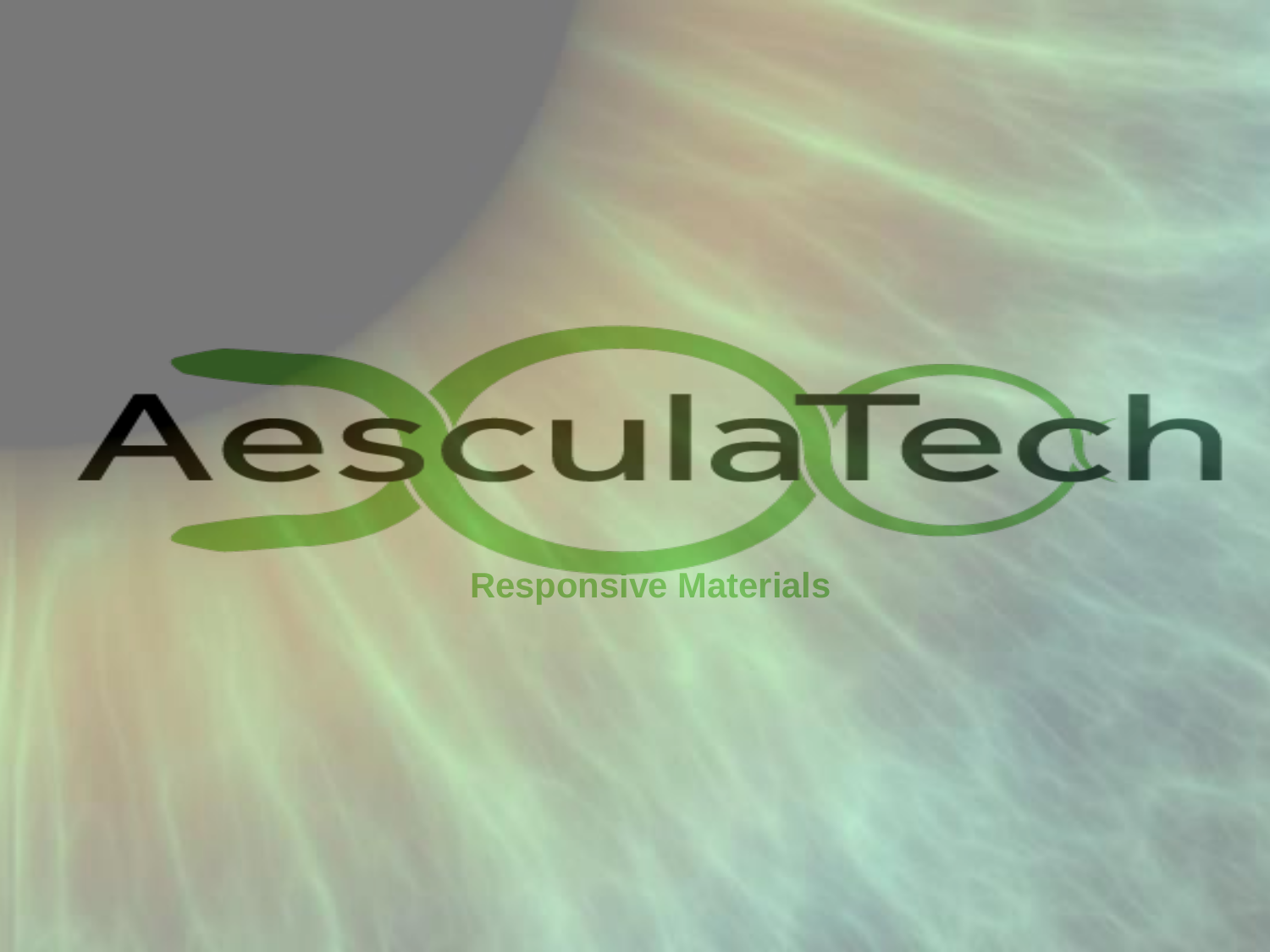# **Glaucoma: The Silent Thief**

- **Leading cause of irreversible blindness**
- **Over 60 million patients**
- **120,000 Americans go blind per year**
- **There is no cure**
- **Preventable**

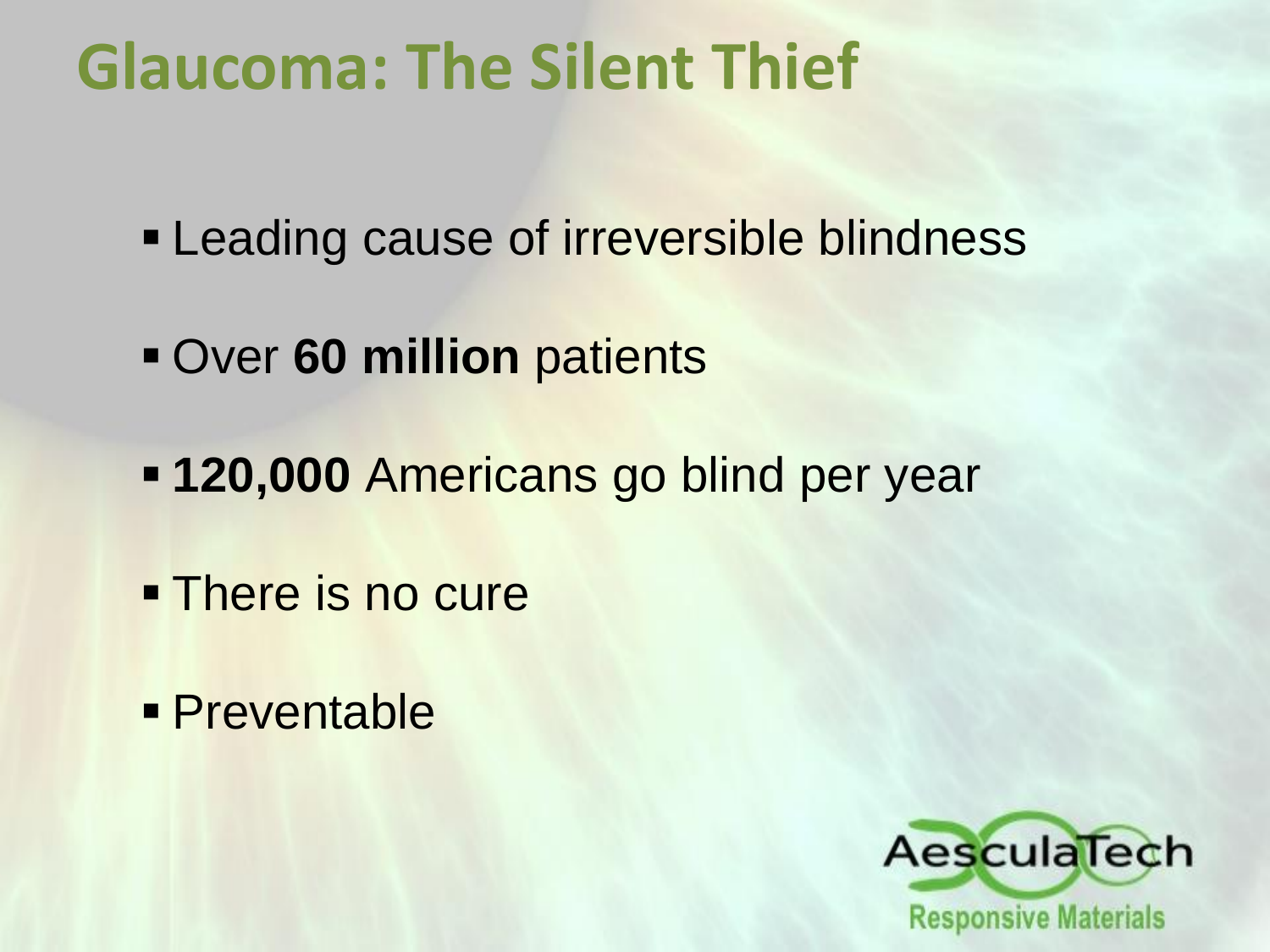# **Current Glaucoma Treatment**





**Eye drops** 

#### **- Difficult to administer by 2/3 of patients**

#### **Patient compliance is less than 50%**



http://www.glaucoma-association.com/glaucoma-treatments/how-to-use-your-eye-drops.html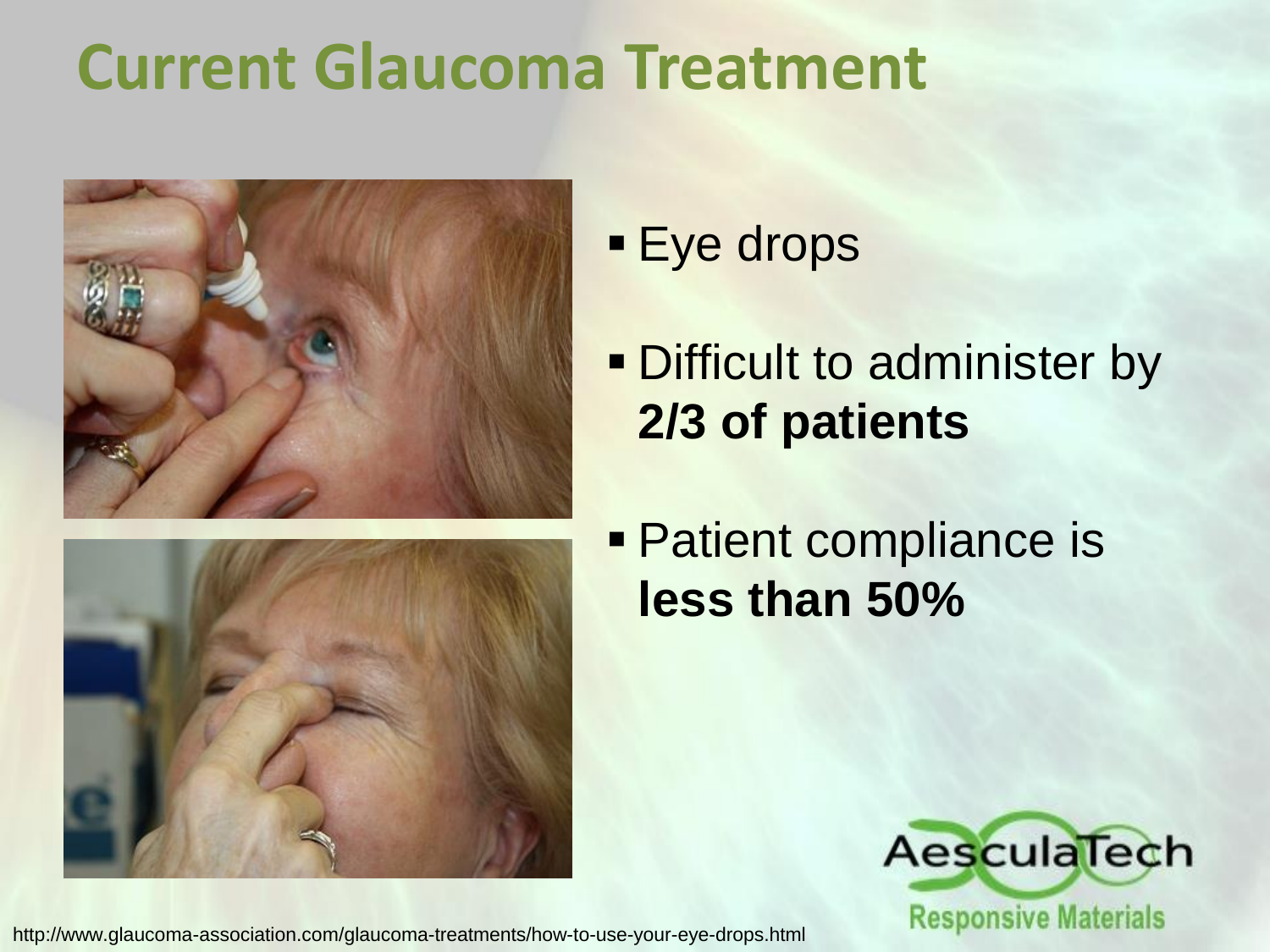# **Testimonials**

"**Compliance is the major issue** concerning glaucoma treatment."

– **Emmanuel Mahlis, MD**, Alcon Laboratories, Inc.



– **Rohit Varma, MD**, Interim Dean, USC Keck School of Medicine; Professor and Chair, Department of Opthamology; Director, USC Gayle and Edward Roski Eye Institute; President, USC Care

"**Sustained drug delivery could solve this problem**."

– **Joshua Stein, MD**, University of Michigan







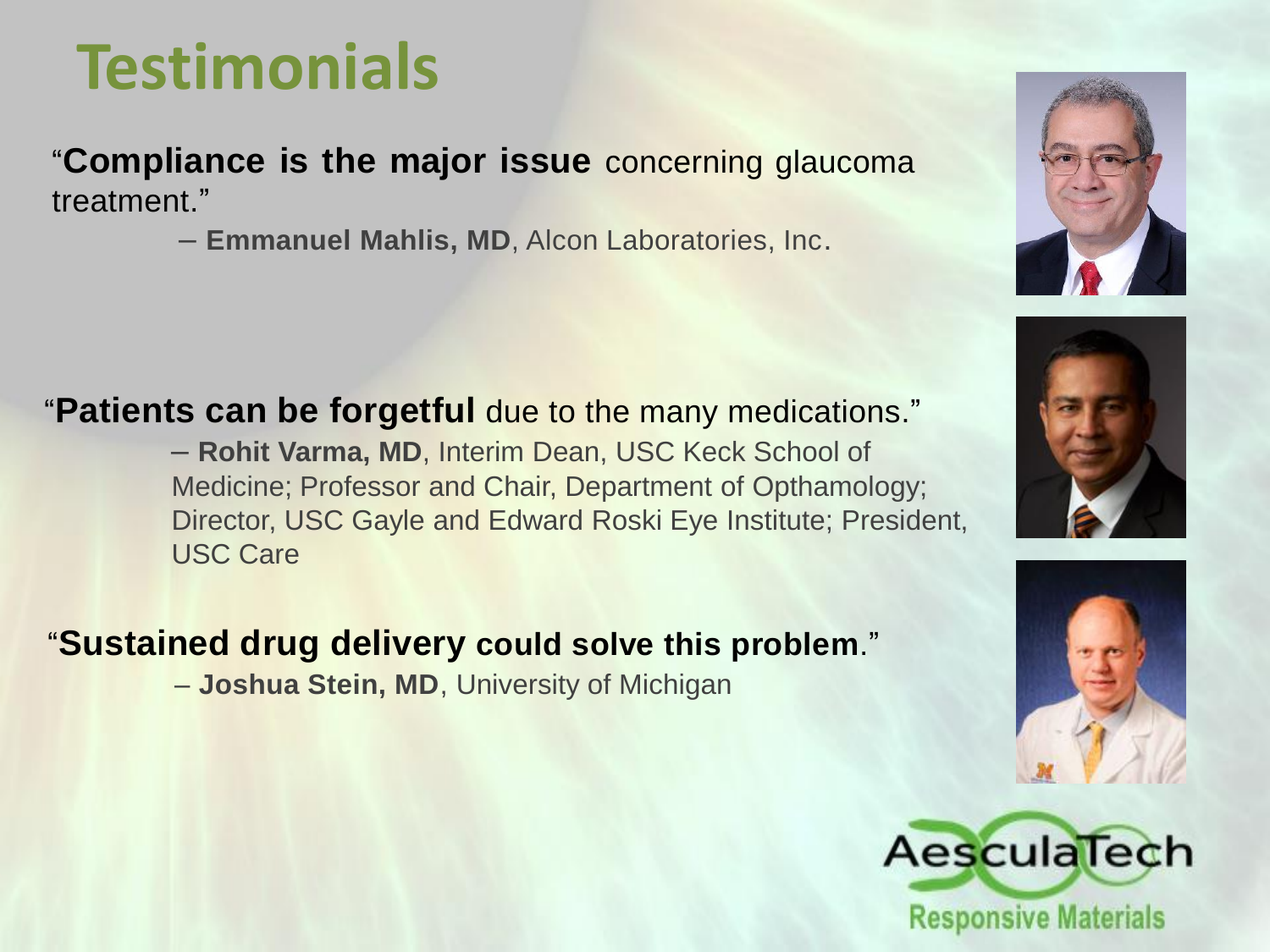# **The Solution:** *AesculaGel*

| <b>Features</b>      | <b>Benefits</b>        |  |  |
|----------------------|------------------------|--|--|
| 90 day drug          | No daily               |  |  |
| release              | application            |  |  |
| Inserted by          | Guaranteed             |  |  |
| ophthalmologist      | compliance             |  |  |
| <b>Biodegradable</b> | No need for<br>removal |  |  |



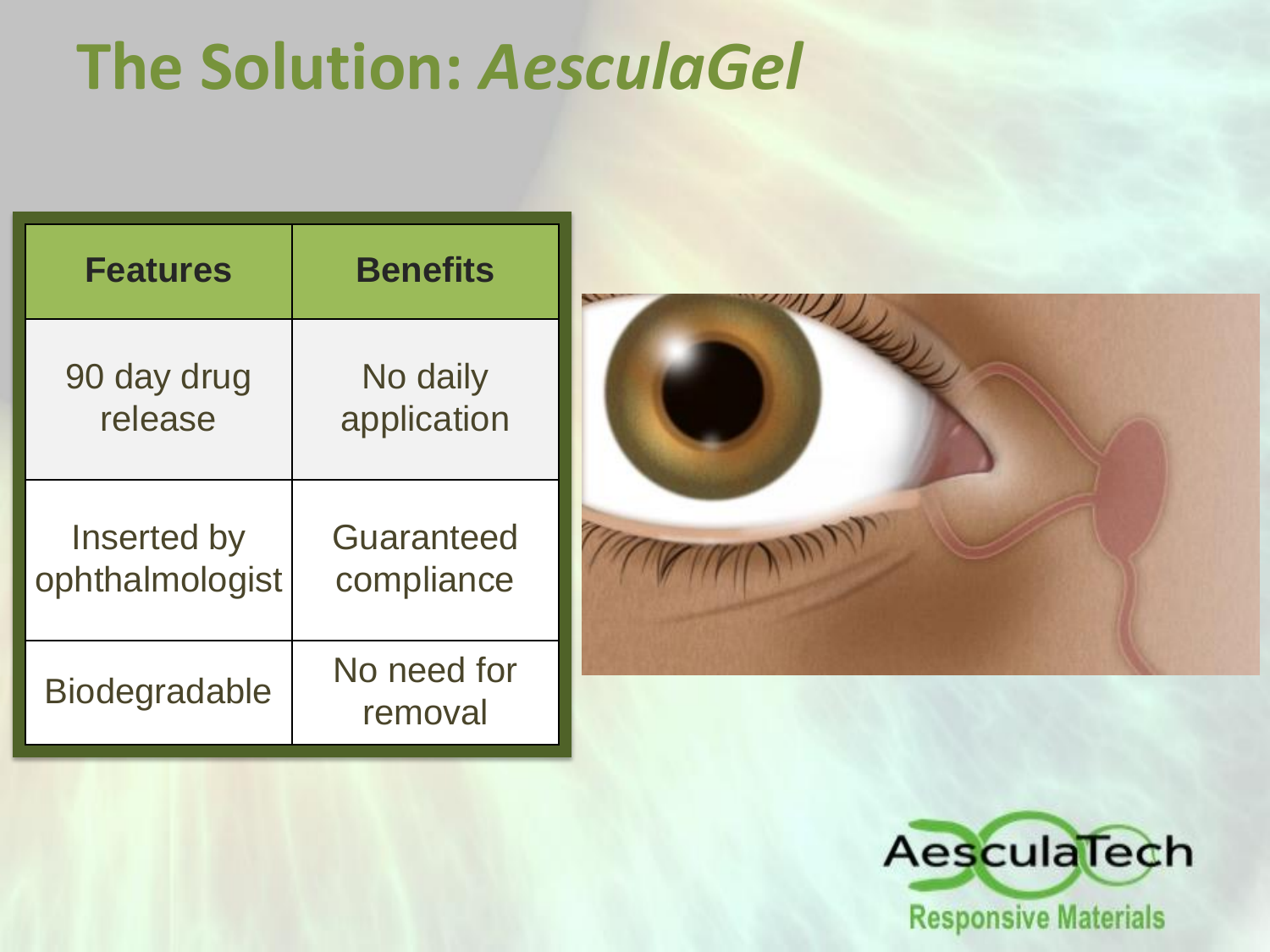# **Competitive Matrix**

| <b>Solution</b>   | <b>Cons</b><br><b>Pros</b>                                                |                                                                                   | <b>Price</b>              |  |
|-------------------|---------------------------------------------------------------------------|-----------------------------------------------------------------------------------|---------------------------|--|
| <b>Eye Drops</b>  | <b>Proven solution</b><br>Self-administered                               | Daily applications<br>$\bullet$<br>Poor compliance<br>$\bullet$                   | \$600-2400/yr             |  |
| <b>Surgeries</b>  | <b>Temporary control</b><br>(months to years)                             | <b>High cost</b><br><b>Complications</b><br>$\bullet$<br>Last resort<br>$\bullet$ | $>$ \$5,000/<br>Procedure |  |
| <b>AesculaGel</b> | Long-term drug<br>release<br><b>Guarantees</b><br>$\bullet$<br>compliance | New approach<br>$\bullet$                                                         | \$2,400/yr                |  |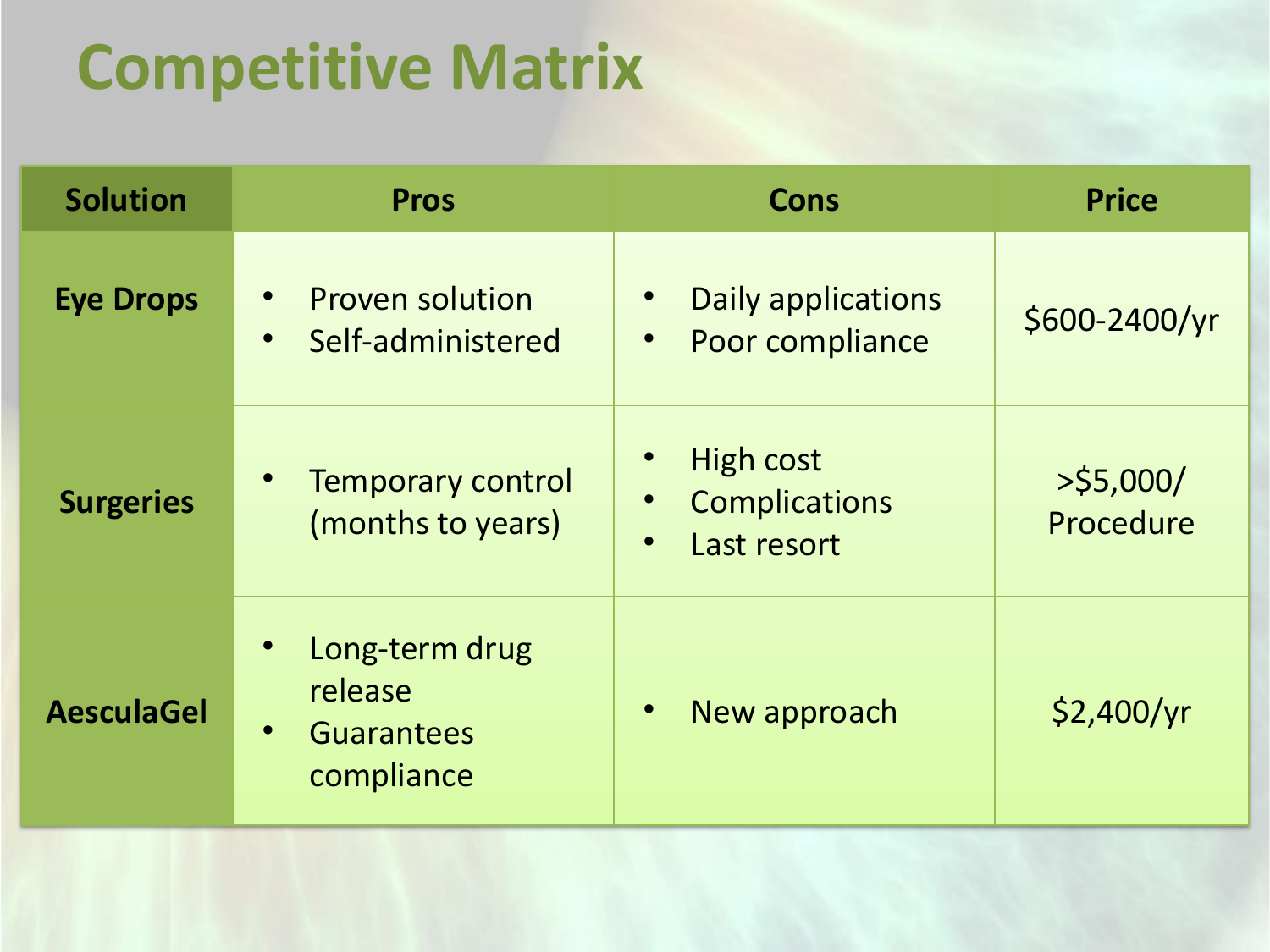# **Total Addressable Market**



#### In the US:

- **2,800,000** patients in 2010 **3,600,000** in 2020
-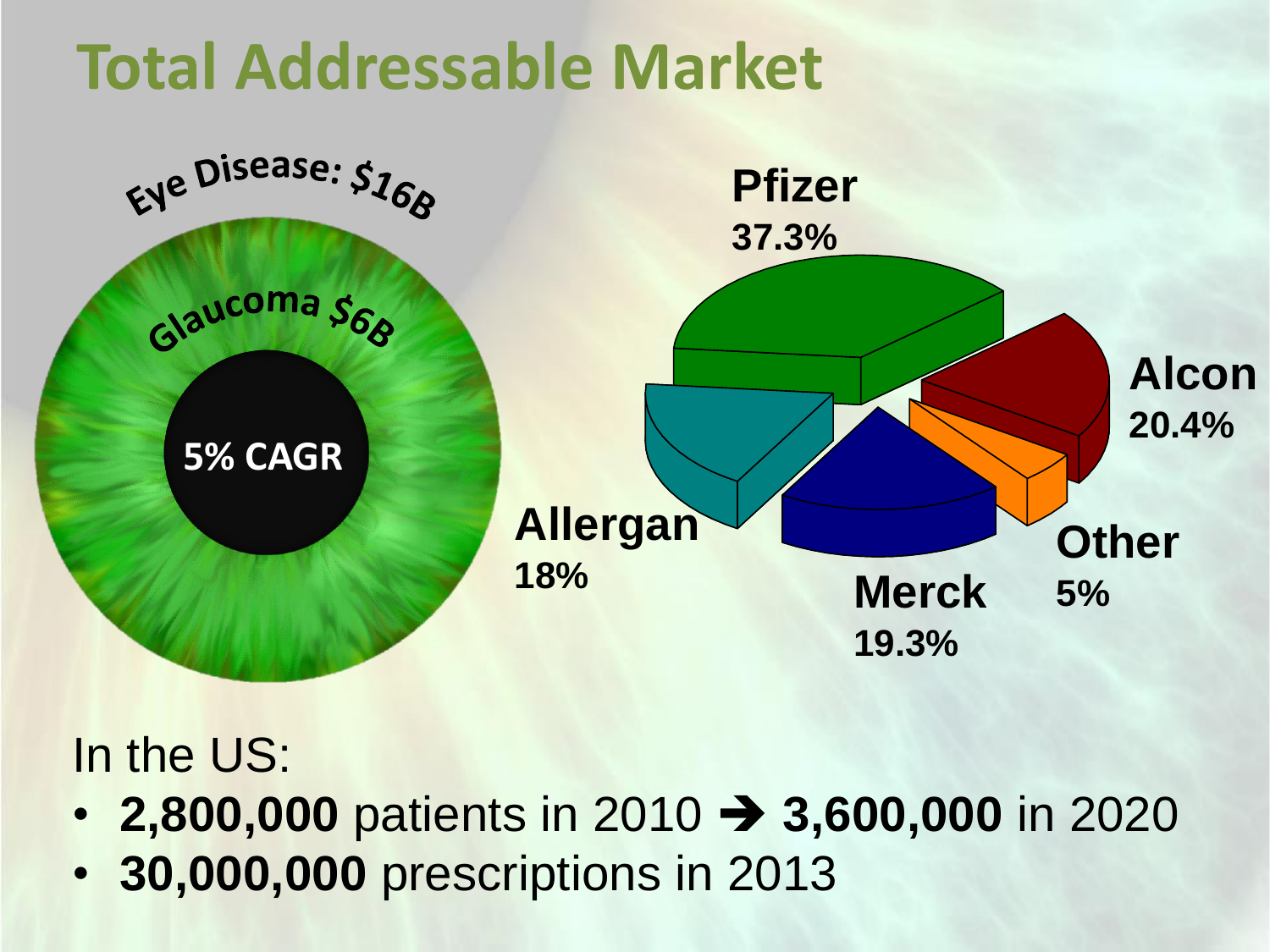#### **Milestones**

#### **IP and Technical**



#### **Business and Regulatory**

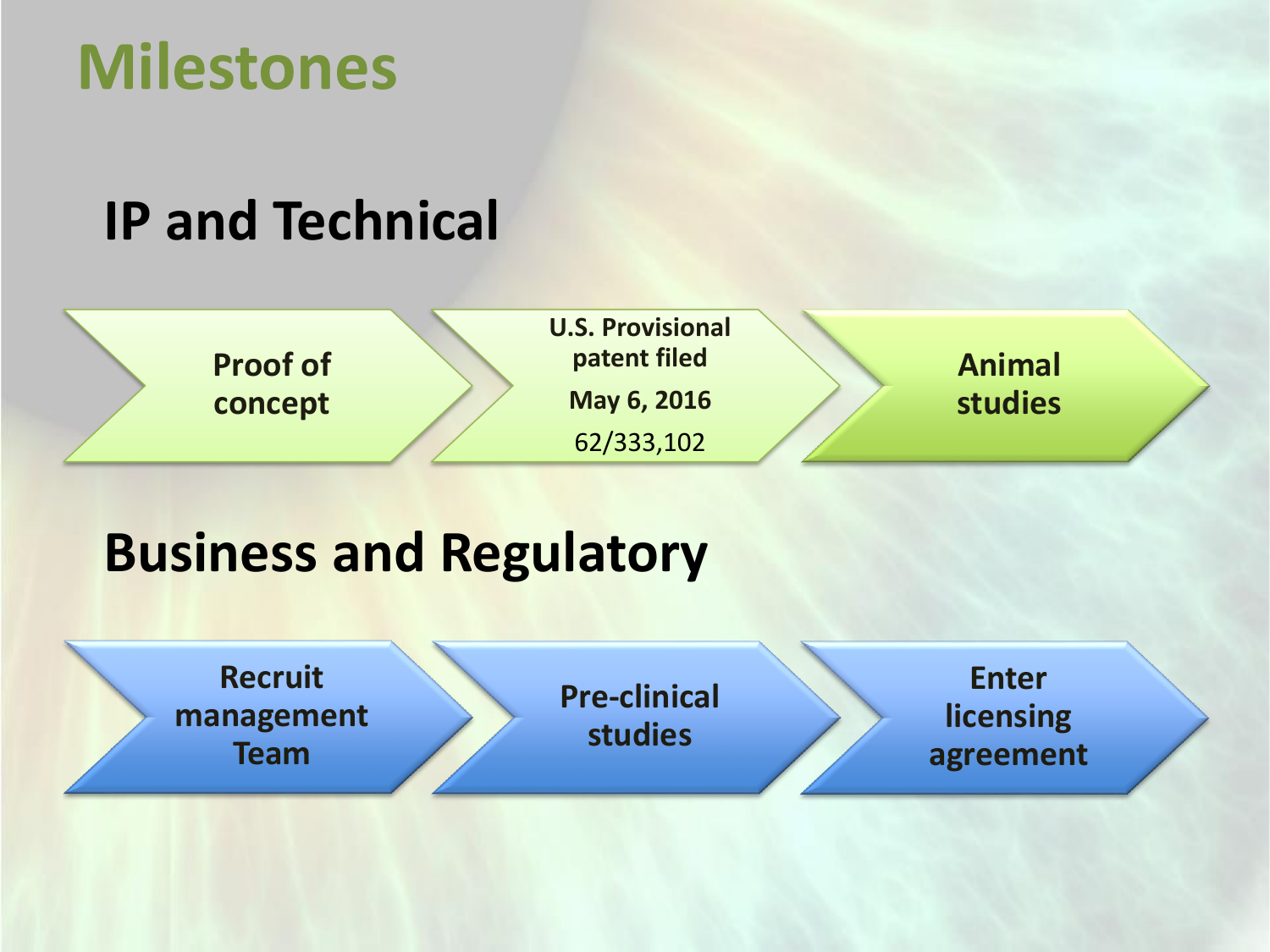#### **Financials**



| <b>Revenue Assumptions</b> |            | <b>Revenue</b>      | 2022        | 2023           | 2024          |
|----------------------------|------------|---------------------|-------------|----------------|---------------|
| AesculaGel                 | \$2,400/yr | <b>Forecast</b>     | Year 6      | <b>Year 7</b>  | <b>Year 8</b> |
| Royalty (5%)               | \$120      | Sales (patients)    | 30,000      | 150,000        | 370,000       |
| <b>COGS</b>                | \$2.66     | Market share<br>(%) |             | $\overline{4}$ | 10            |
|                            |            | <b>Revenues</b>     | \$3,600,000 | \$18,200,000   | \$44,700,000  |